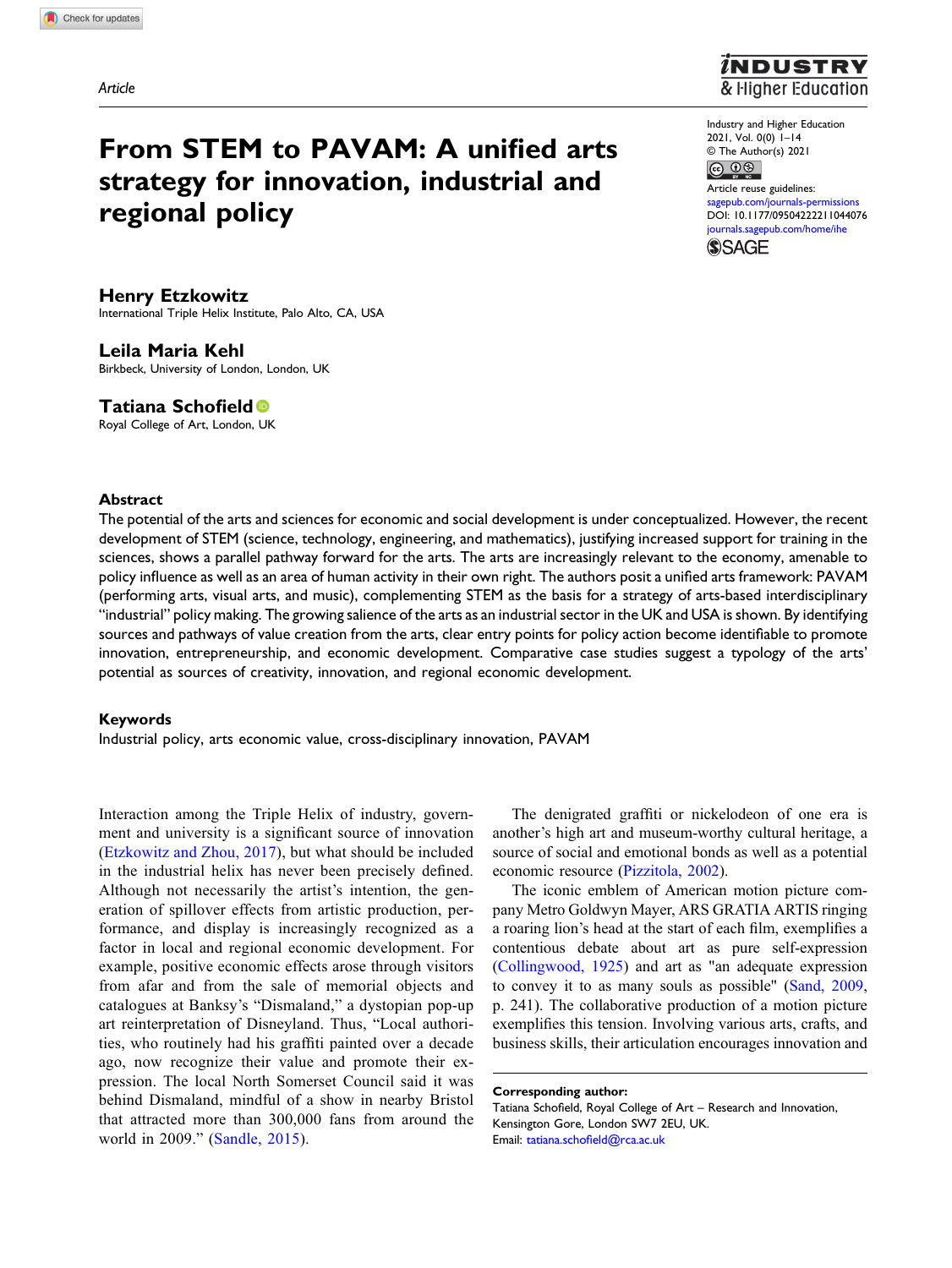creativity in the development of a significant industry ([Schatz, 1988](#page-13-2)). Heretofore perceived primarily as a public resource consumer, the arts are increasingly seen as a generator of economic and social development. As industrial society recedes, the arts may be expected to play an even greater role in post-industrial society, not only through automation-induced expectation of their growth as a leisure time pursuit but as a burgeoning profession. Indeed, the labor intensity of the arts is a social advantage, viewed in terms of employment, in an era in which robotics and AI displace routine physical and intellectual tasks.

The fraught relationship of the arts to each other and to the economy and society is an increasingly significant policy issue. Nevertheless, policy lags opportunity and tends to over-focus on visible signs of innovation and creativity, like science parks and theater complexes, rather than focusing on investing directly in encouraging creators at the early stages of value creation ([Etzkowitz and Zhou,](#page-11-2) [2018](#page-11-2)). Recognition of the collectivity of science and engineering disciplines as STEM (science, technology, engineering, and mathematics) played a significant part in upgrading support for education and training in those fields. Facing a similar gap for the arts disciplines, we propose PAVAM (performing arts, visual arts, and music), summarizing a range of art disciplines as an entity in their own right, complementary to STEM, which also enhances science-led innovation through imaginative and critical human-focused approaches.<sup>[1](#page-10-0)</sup>

#### Research questions and method

The PAVAM thesis addresses the following issues:

- (1) How can the development of a unified framework for arts policy making and practice, comparable to STEM for the sciences, be institutionalized and legitimated?
- (2) What can the analysis of specific cases of arts economic development show us about future innovation potential of the arts?
- (3) Where can we learn from existing arts economic and policy studies to shape a model for arts industrial policy making?

In subsequent sections of this paper, we explore how arts connect to technology and science as well as perform innovation in their own right. A typology of the sources of the economic impact of the arts is inferred from comparative case studies, demonstrating the variety of ways in which arts contribute to the economy. On this base, we explore policy ideas and practical suggestions to enhance their economic and social impact in different contexts. Eschewing dichotomy—commercial use on the one edge and cultural on the other—in favor of continuum, allowed a mapping

tool showing the proximity and relevance of artistic production to the economy.

Missing elements in the specific pathways of value creation in the creative sector, which overlap with software and advertising, indicate the need to obtain in-depth data on the economic impact originating in PAVAM activities. Thus, a qualitative approach, elaborating "real-typical" categories, abstracted from experience, is suitable for our study ([Weber,](#page-13-3) [1949\)](#page-13-3).

We explore the innovation, industrial and regional policy implications of the arts through exemplary case studies of the Ashland, Oregon Shakespeare Festival, the Manhattan SoHo Arts District, and the Royal College of Art (RCA) in London. The Ashland Shakespeare Festival is a model of university–region co-development in the arts. New York's SoHo is an instance of a bottom-up artists' initiative assisted by a citizens' neighborhood preservation movement and governmental regulation. The RCA is an exemplary arts research and educational institution whose focus on knowledge exchange, public and community engagement, and local growth regeneration suggests untapped potential for the role of arts and creativity in innovation and growth.

## The arts polity

One may ask if cultural and commercial values in arts are irreconcilable. Nevertheless, it is undeniable that arts activities require a material base to exist, whether that is provided by artists' non-artistic income, philanthropic, and government sponsorship or sales. Thus, the noted composer Philip Glass's plumbing skills gave him the income to compose before he could attract commissions. The link between the cultural element and commerce is inevitable, yet, most importantly, the cultural value remains, and may be magnified, when the arts produce an economic effect.

Managing the tension between culture and commerce is a persisting issue [\(Hesmondhalgh and Pratt, 2010](#page-12-1)). Some consider culture as a factor with ultimate economic benefit. [Bourdieu \(1986\)](#page-10-1) argues that "cultural capital" exists in three states: first, the embodied state which refers to the creative genius originating in a person; second, the objectified state which refers to the cultural element in goods and services; and third, an institutionalized state closely connected to the concept of social capital and education. Others view the arts as a more immediate source of innovation in a wide range of goods and services ([Potts and Cunningham, 2015](#page-13-4)). Most advocates of a positive relationship between growth in the arts and growth in the overall economy trace it back to the supply, demand, creation, and diffusion of knowledge in general, without specifying the comparative advantage of the arts in unleashing imagination. Moreover, growth in the arts is explained as a result of an increased level of wealth, an increase in human capital, advancements in information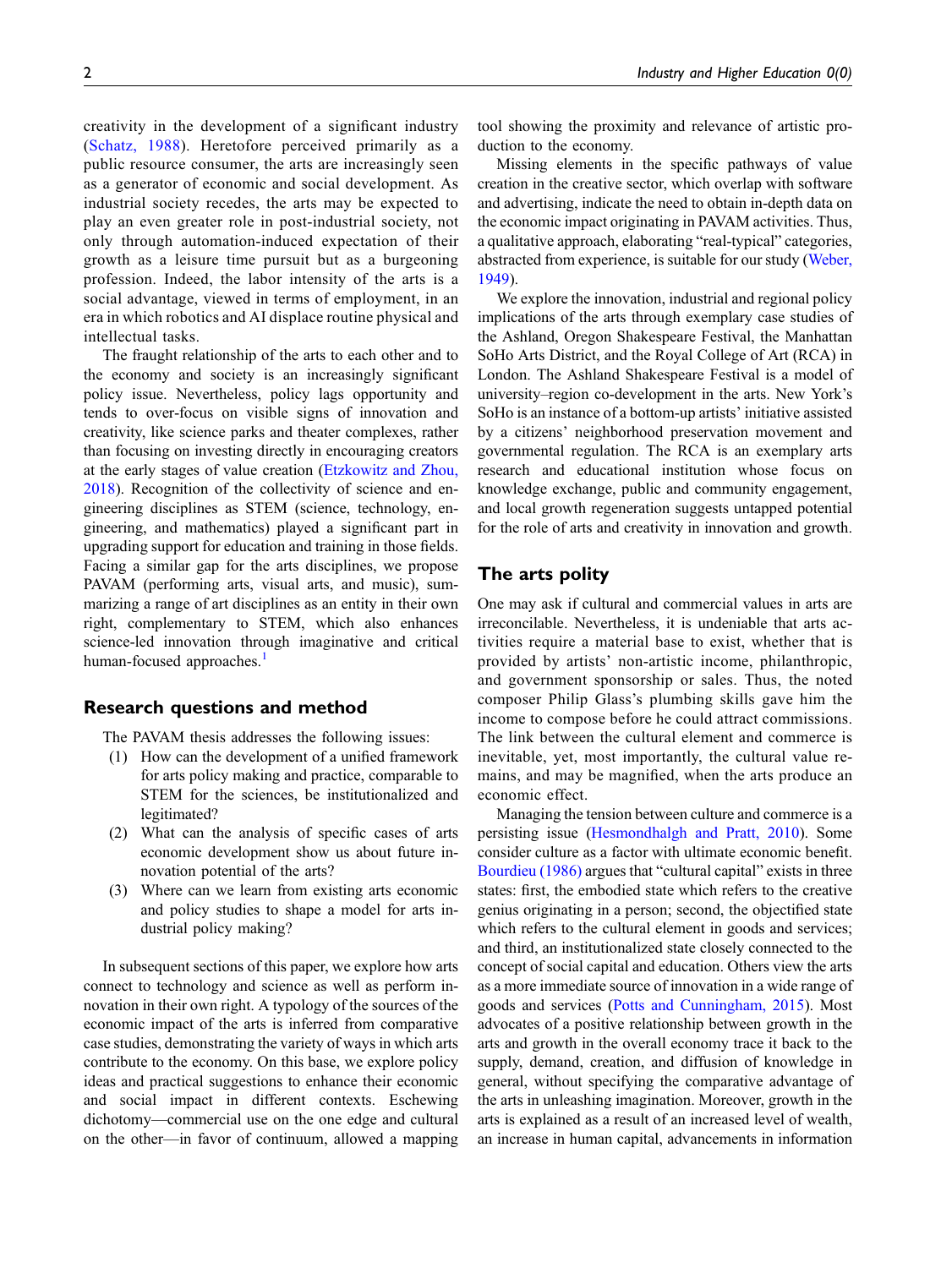and communications technology (ICT), and globalization; with arts themselves assigned a subordinate role.

The arts have an internal politics as well as a relationship to the larger society. O'[Connor and Gu \(2006\)](#page-12-2) and O'[Connor \(2007\)](#page-12-3) criticize the reduction of arts to a knowledge source that serves other industries. Together with Banks and O'[Connor \(2009\)](#page-10-2), he further argues that "an understanding of both the cultural and the economic moments" (p. 367) is needed to explain the distinctive ways of value creation in the arts sector which, through their social impact, have an impact on the wider economy. In addition, the value assigned to the arts varies in a "cultural asymmetry" ([Abbing, 2002,](#page-10-3) p. 67). Moreover, the degree of belief in a cultural value for the arts also seems to determine what is art and what is not [\(Abbing, 2002](#page-10-3)). Correspondingly, [Abbing \(2002\)](#page-10-3) notes high uncertainty with respect to valuation. Valuation is a struggle among artists, collectors, museums, and galleries in various shifting alliances. There is an investment dilemma, similar to the one in science and technology, between balancing short-term stimulation of art consumption and the production of cultural value as a long-term investment [\(Garc](#page-12-4)í[a, 2004](#page-12-4)). The degree of belief in a cultural value for the arts also seems to determine what is art and what is not, an issue brought to a head in the response to Duchamp's "readymades"—manufactured objects labeled for gallery exhibition.

[Kebir and Crevoisier \(2008\)](#page-12-5) consider arts as a resource for a production system. [Simonton \(2014](#page-13-5), p. 29) describes the process of value creation in arts as the actualization of creative genius into "artistic products." These creative products and, in the case of performance art, creative services, have an economic value in the direct sense as they are exchanged for money. However, the notion of a cultural value that goes beyond the economic one has been prominent in recent art-value discussions, where the notion of an industrial policy for the arts would be so beyond the pale as not to be taken seriously. [Casson \(2006\),](#page-11-3) with his definition of culture, considers ways to express values and beliefs as one cultural component, comprising symbolic as well as artistic elements. According to [Casson \(2006\)](#page-11-3), a culture is usually shared in a group, which corresponds with the importance of consensus in the context of the arts mentioned by [Simonton \(2014\)](#page-13-5).

Art and cultural goods and services play an increasingly significant role in the US economy, accounting for \$877.8 billion or 4.5% of GDP, and the employment of 5 million people in 2017 [\(National Endowment, 2020](#page-12-6)). Indeed, arts and culture constitute a sector almost five times more important than agriculture.

The arts form a significant part of the UK's economy, with a £90 billion net contribution to the GDP and one out of 11 jobs belonging to this industry that are less likely to be lost to automation ([Kampfner, 2016](#page-12-7)). Nevertheless, artsrelated industries have only relatively recently gained higher attention for their economic impact. The UK Creative Industry Federation (CIF) Manifesto argues that the creative industries are the fastest growing part of the country's economy, contributing £87bn in GVA. It returns four times the GVA of the automotive industry, six times as much as life sciences and nearly 10 times that of aerospace. Between 2011 and 2015, it created three times more jobs than the economy as a whole. The UK is the third-largest exporter of cultural goods and services in the world—just behind China and the US. [\(CIF, 2017\)](#page-11-4)

The Manifesto further notes that "Over the past 5 years the sector has grown by 34% making it the fastest growing part of the UK's economy and the gross valued added of the sector could be £120 billion by 2022." [\(CIF, 2017\)](#page-11-4)

The [Cox \(2005\)](#page-11-5) Review on creativity in business, commissioned in 2006, highlighted the role of design as a link between creativity and innovation. A parallel study of 2005 by the Department of Trade and Industry [\(DTI, 2005\)](#page-11-6) provided evidence of the impact of creativity on business performance and productivity. Both reports strongly argue that design and creativity are drivers for innovation, productivity and performance.

These conclusions are reinforced by a multi-year community assessment and planning effort, articulating long-, medium-, and short-term objectives, in Austin, Texas. This involved artists, arts organizations, neighborhoods, and government authorities with arts responsibilities. Building on an internationally recognized cluster of live music performances and a growing technology economy, the exercise highlighted the problem of siloed arts disciplines. The fact that each went its own way and competed for the same resources created difficulties in developing a common strategy. The need for a unifying cross-disciplinary framework as an underpinning of arts development emerged as a project conclusion ([Cultural Arts Division,](#page-11-7) [2009](#page-11-7)).

## The PAVAM thesis

Our premise is that the arts are essential to innovation and entrepreneurship as well as to culture and spiritual fulfillment. STEM originated in the 1990s as a rubric in an educational program to encourage Hispanic youth to take up science. Adopted by the US National Science Foundation's educational bureaucracy, it focused attention on science education as an underpinning of research. [Blackley and](#page-10-4) [Howell \(2015\)](#page-10-4) narrate the story of the take-up of STEM, starting in the late 1990s. In the context of globalization and economic downturns, the term, combining four scientific fields, was quickly accepted as a one-size-fits-all solution to gain competitive advantage in the international environment. However, Blackley et al. also emphasize limits to a STEM-focused innovation strategy in preventing economic downturns even if, as a study from Australia reports, it is the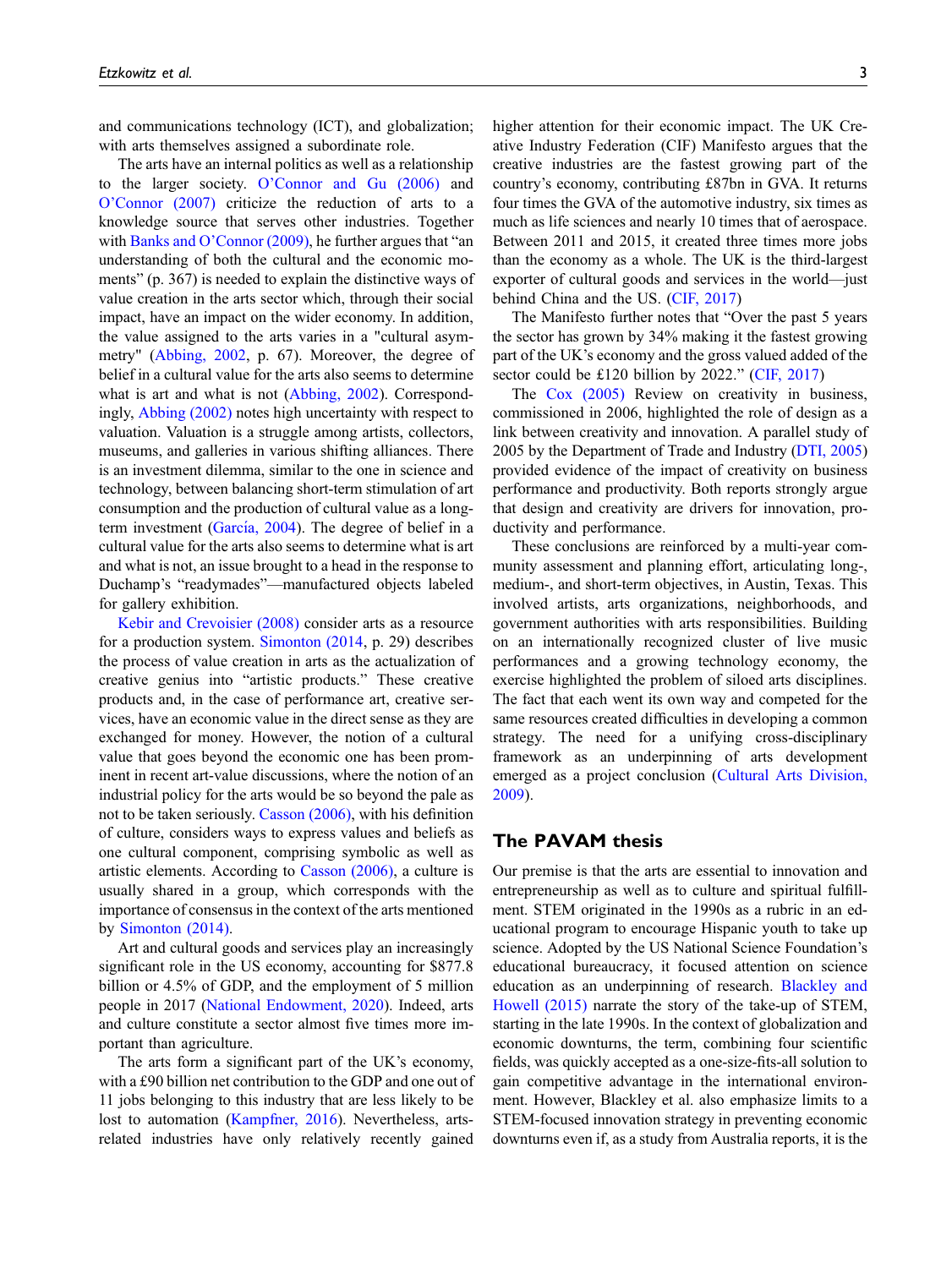underpinning for "75% of the fastest growing occupations" ([Gough, 2015](#page-12-8)). Yet, STEM itself does not automatically imply innovation and is not the only area in which innovation originates.

The narrow focus on STEM, [Sousa and Pilecki \(2013\)](#page-13-6) argued, would even inhibit the learning of STEM skills. Looking for a more natural way to teach STEM, they merged the arts into STEM, creating STEAM (science, technology, engineering, arts, and mathematics). It is one of their major arguments that arts are necessary to build cognitive skills like creativity or problem solving, which are essential for long-term learning. [Piro \(2010\)](#page-12-9) argues in favor of a balanced approach which empowers both, science and the arts. [Sousa and Pilecki \(2013,](#page-13-6) p. 44) equally mention the "convergent and divergent thinking" as a STEAM benefit and consider creativity as a means to overcome barriers of thought. These aspects underline the potential power of synergies which can be achieved via interdisciplinary linkages.

To connect the core disciplines in the arts back to the economy, we propose PAVAM (performing arts, visual arts, and music) in apposition to STEM as a complementary set of arts disciplines underlying the creative economy ([Figure 1](#page-3-0)). A narrow focus on core subjects like math and English, taken in response to the 2008 US No Child Left Behind Act and the follow-up Common Core Standards (CSS) Act, resulted in sharp cuts to arts education, with the exception of music. The loss of creativity due to lack of exposure to the arts is expected to have a deleterious impact on the development in children of a broad variety of motor, language, and social skills that will negatively affect the sciences as well as the arts. The up and down, challenge and response to arts education funding is illustrated in the timeline of program rise, demise and re-rise of California's arts education programming [\(California Alliance, 2020](#page-11-8)). Imbalance has been traced back to the US response to the 1957 Soviet Sputnik success, which was widely perceived as ultimately due to educational flaws [\(Tamer, 2009\)](#page-13-7).

PAVAM transcends the dichotomy of art as purpose in itself and art for profit. However, the conflicting ends make it difficult to transform cultural value into commercial value—a missing link between R&D in arts and the return



<span id="page-3-0"></span>

on investment ([Abbing, 2002](#page-10-3)). [Kebir and Crevoisier \(2008\)](#page-12-5) consider the arts as a fundamental resource for a production system, exemplified by the transformation of the watch from a mechanical to an aesthetic object.

PAVAM avoids some of the confusions engendered by the term "creative industry," a rubric that covers software fields separate from as well as those linked to the arts. While it has proved useful for the arts to tag on to software to gain more attention and for software to associate with the arts to gain copyright protection, a relatively small proportion of creative industry software is connected to the arts in a "fused technology" akin to the synthesis of mechanical and electronic engineering to create mechatronics, or of mechanical engineering and the visual arts to create design thinking. Below, a typology of the sources of the economic impact of the arts is inferred from comparative case studies, demonstrating the variety of ways in which the arts contribute to the economy.

# Assessing the arts' economic impact: A comparative case study analysis

Deploying the proposed research methodology, we will use the following case studies in order to derive a typology of the art and design capabilities as instrumental enablers for innovation, economic development, and growth.

#### Arts entrepreneurship: an under-rated phenomenon

A natural resource-based economy with a superseded railhead found a new economic base through the creation of a PAVAM cluster, representing the industrial sphere in this local Triple Helix. A civil society platform, undergirding the Triple Helix, encouraged citizen mobilization to support a modest academic initiative. Moreover, federal government support of the local effort, through supplementary funding of its expansion, increased its impact. Today, Ashland, Oregon sees itself as a Humanities Town, hosting theater festivals spun off from the original festival as well as attracting visual arts and crafts activities. A hospitality industry grew alongside this development to host visitors and the cultural ambiance attracted retirees from the San Francisco Bay Area.

The festival had a long path to economic impact, building on its local academic and cultural significance. The Oregon Shakespeare Festival (OSF), founded in 1935 and with roots back to the 1890s, is one of the oldest cultural festivals in the USA ([Engle et al., 1995](#page-11-9)). In 2014, a ticket sale of 400,000 was reported, with 125,000 people visiting the city, generating \$261 million [\(Hale, 2016](#page-12-10)). The OSF showed exceptional robustness in the 2008 financial crisis. Despite a budget cut, higher ticket sales were registered [\(Roberts, 2010\)](#page-13-8). The way in which a development pathway Figure 1. Links between STEM, PAVAM, and STEAM. was achieved, with critical obstacles overcome, provides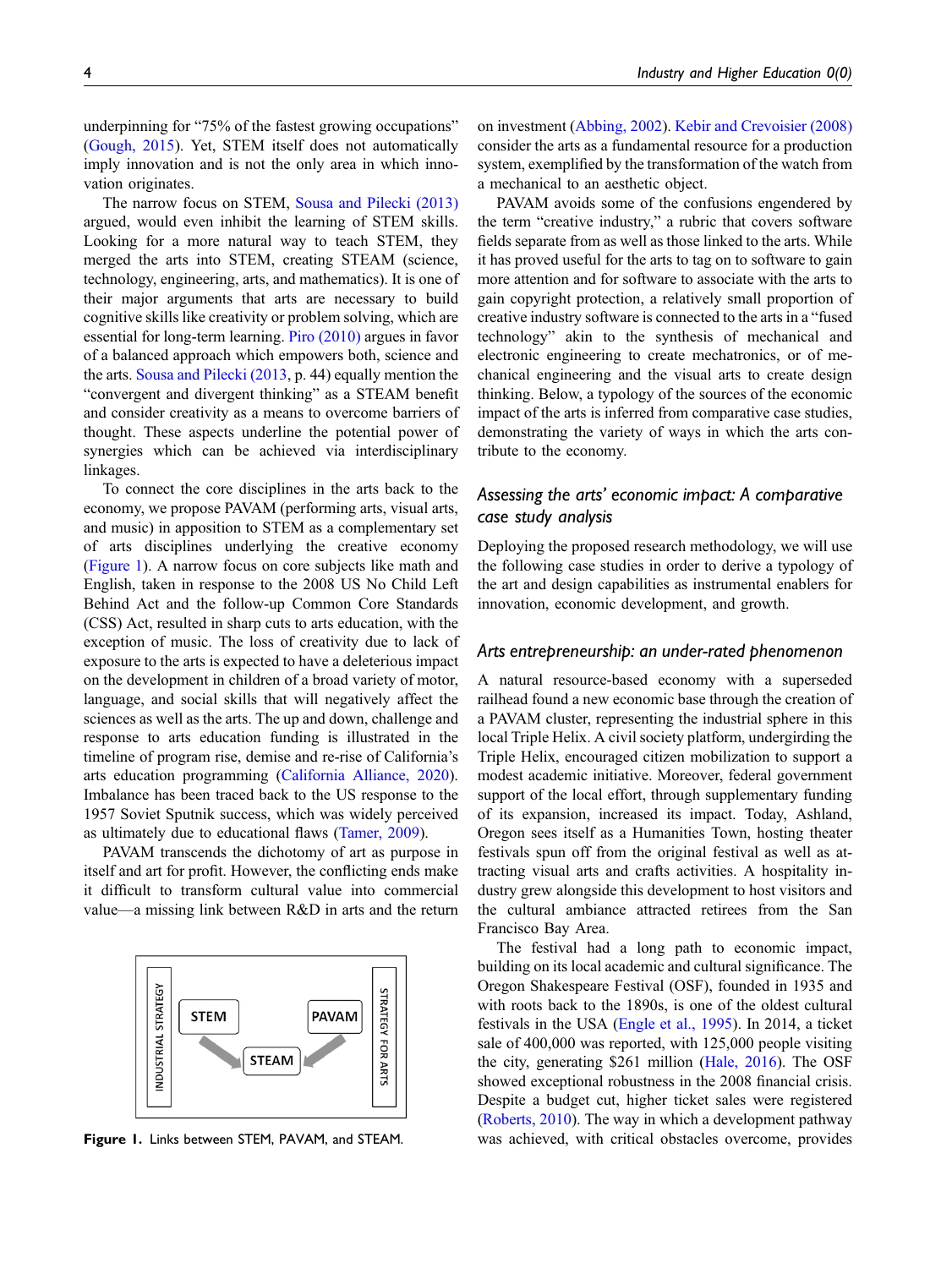essential clues as to how to strengthen the economic impact of the arts.

The contemporary cluster was built on the base of an existing local artistic cluster in Ashland, which comprised literature, bibliography studies and performance arts. In the late 19th century, an auditorium was built as a local outpost of the National Chautauqua movement, a combination of religious revival and cultural event, setting the first structural element in motion for the subsequent Festival. It was first enlarged to accommodate more people and then removed in the 1920s crisis that closed the local Chautauqua program. However, the theater was then rebuilt as an open-air theater on the foundations of the old structure at the inception of the Festival ([Engle et al.,](#page-11-9) [1995](#page-11-9)).

Angus Bowmer, a neophyte theater academic, entrepreneured the Festival as a means to fulfill his academic remit of teaching normal school students to mount plays, a key part of their future job as secondary school drama teachers. A member of a local booster club, Bowmer recruited townspeople to help put on a Shakespeare play as part of their July 4th celebration and then extended its success into a regular summer festival. As a professor at Southern Oregon University and an alumnus of Stanford, Bowmer's academic connections benefited the festival. A Stanford English professor with whom he studied, Dr Margery Bailey, used the Festival as a field site for her students, adapting the geological training model. In addition, she contributed expertise on Elizabethan theater and co-founded an academic center at the local university. Stanford academics still provide lectures explicating OSF performances.

Closed during the Second World War, the theater reopened directly thereafter, propelled by pre-war national recognition. In 1965, it was working to capacity. The season, which had been restricted to the warmer months, was extended to accommodate more visitors. In 1966, musicals and operas were added, generating higher income. A university report showed the positive local economic impact of the Festival and helped attract a grant from the US Economic Development Administration. Along with local fund raising, this made possible construction of an indoor theater. The mounting number of visitors was closely linked to an improvement in performance quality, resulting from talent attracted by the cluster [\(Engle et al., 1995](#page-11-9)). The university's theater school attained national status through its symbiosis with the Festival, with Festival personnel serving as teachers and students working as Festival interns.

The Hay Festival in Wales mirrors some of Ashland's experience. Similar to the Oregon experience, the extension of the time in which the event could take place has been a critical factor in expanding its scope. Initially lasting a weekend, it is now held over 10 days every year. Equally, a broader range and higher number of events during the Festival have combined with larger event spaces to increase its impact on the local economy. Another entrepreneur, Peter Florence, has driven this success story. He managed to scale up financing from a local level to a budget with contributors from different industries and associations ([European Design Commission, 2011\)](#page-11-10).

## A Silicon Valley of the arts?

An area that successively renews itself as the site of a multiplicity of arts activities qualifies as a "Silicon Valley" of the arts. Lower Manhattan's West Side Greenwich Village, above the financial district and below the flower and garment districts, has been a long-term site for artistic activity in the visual and theater arts and literature ([Ware,](#page-13-9) [1935](#page-13-9)). The Village became an attractive residential quarter for non-artists who were attracted to the arts, and gradually less affordable to artists given the expansion of demand. By the 1960s visual artists, working on a large scale and seeking bigger spaces, discovered a declining manufacturing district below the Village and began to rent lofts, former industrial workshops, using them as joint living and working spaces. This took place sub-rosa as the area was zoned industrial. The Foundation for the Community of Artists, an organization of artists and social scientists, foreseeing that Village gentrification could replicate, gained municipal assent for a certification process, with artists vetting artists, limiting the area to working artists ([Etzkowitz and Raiken, 1980](#page-11-11)).

Nevertheless, the renovation of former factories by artists with construction skills set in motion a gentrification dynamic that the real estate industry built on. Certification strictures only moderated gentrification, which accelerated when galleries opened on the first floors of the loft buildings, attracting collectors and tourists to the area, and then bars, restaurants, and other support services. An expansion from visual arts to other arts activities, like experimental theaters, needing large, open spaces also occurred. Real estate investors took note and the area soon received the distinctive name SoHo, for "South of Houston Street" and a play on the bohemian London neighborhood of the same name. Branches of upscale department stores, boutiques, and restaurants now denote the area while many artists have moved on to new frontiers, like DUMBO (Down Under Manhattan Bridge), Brooklyn, New Jersey, and further afield, while a significant number of artists and galleries who purchased their spaces in the early days, when prices were low, persist.

The succession of arts activities, where new formats are created as old ones are superseded, identify Lower Manhattan as an Innovative Region. The Kitchen in New York is an institution which arose out of the SoHo arts movement in the 1970s, showing all the mentioned types of linkages. Its initial focus on video and performance escalated into an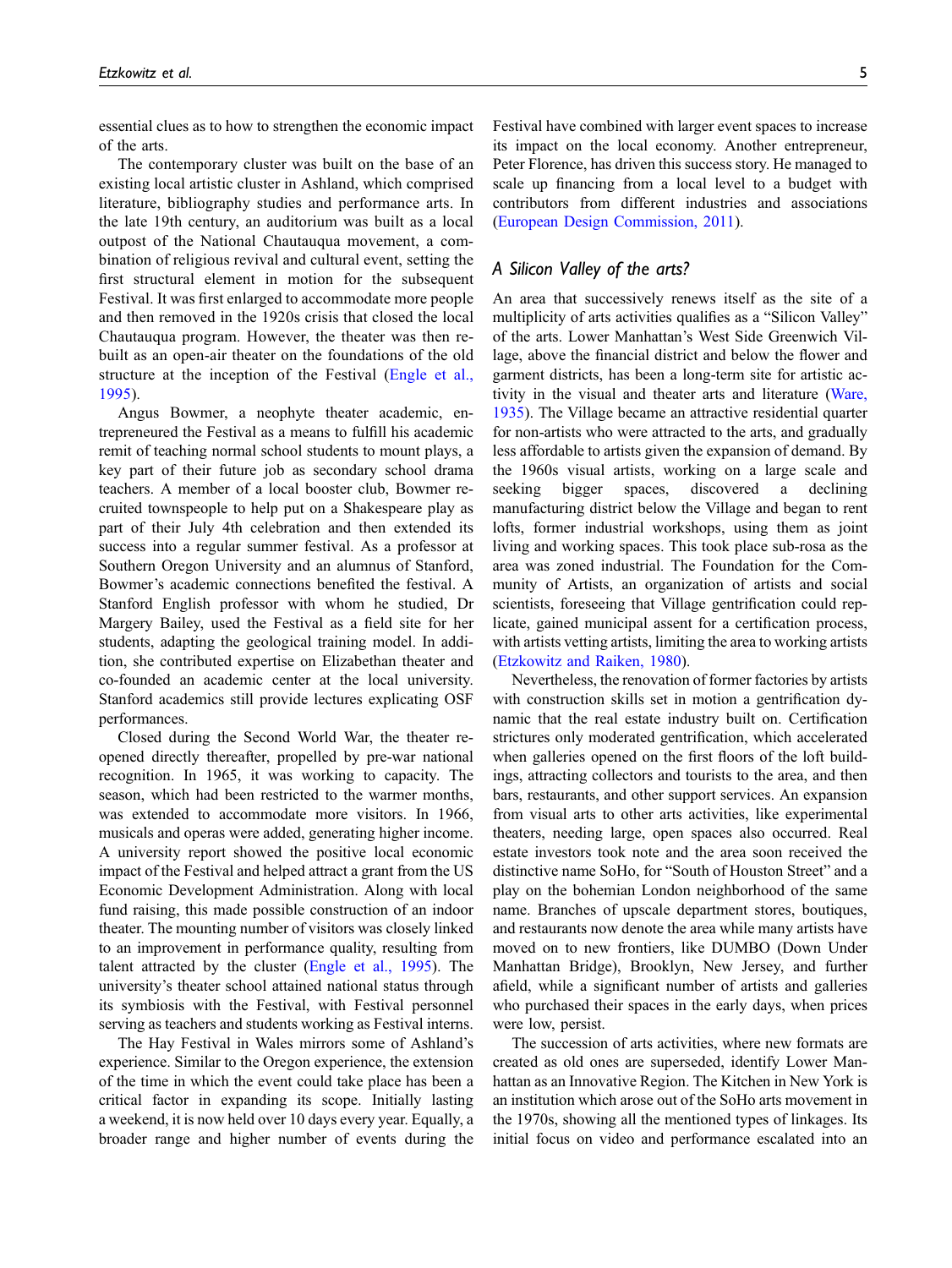interdisciplinary, experimental arts space and the initial group was institutionalized, building an organization with international prominence. Above all, linkages to surrounding institutions have been established which is illustrated by the educational programs the organization does in cooperation with high schools ([The Kitchen, 2018](#page-13-10)). The Kitchen may be viewed as an arts R&D institute, inventing new forms of arts modalities, and disseminating them through regular performance tours of university campuses across the country.

#### Leading the STEAM agenda

Established in 1837 as the Government School of Design, the Royal College of Art in London offers an example of STEAM in action, "placing critical value on the catalyzing power of the creative arts…". [\(RCA Annual Report, 2016-](#page-13-11) [2017](#page-13-11)). The RCA is the only entirely postgraduate art and design university in the UK, educating some 2300 graduate students from over 70 countries annually. Since 2015 the RCA has been recognized as the world's top university in art and design (QS World University Rankings).

Despite its name, the RCA is home to four schools (Architecture, Arts and Humanities, Communication, and Design), offering a diverse and broad range of art and design disciplines which span city design, environmental architecture, intelligent mobility, innovation design engineering, design products, service design, fashion, information experience design, digital direction, animation, and a comprehensive range of visual arts disciplines including painting, graphics, glass and ceramics, jewelry, and photography.

The RCA's industry partnerships extend far beyond the traditional creative industry sector and it attracts businesses from telecommunications, technology, healthcare, banking, finance, automotive, manufacturing, and consumer products companies. In addition to traditional forms of collaboration (e.g., contract research, collaborative research, and consultancy), the RCA is actively engaged with industry via innovative studio projects. These are short-term activities which are built into Master's programs and offer students practical insights into real-world challenges. Studio projects are structured as two-way partnerships, bringing together industry expertise and the RCA's creativity and design capabilities. Businesses value the projects as a way to explore future speculative scenarios, as a safe place to innovate and an opportunity to develop a disruptive culture.

The RCA is also home to InnovationRCA, the UK's most successful incubator, with 'the highest number of student spin-outs with university ownership in recent years in the UK' ([HEFCE, 2015](#page-12-11)). In the past 10 years, InnovationRCA has launched 50 start-ups, generated £58 million in turnover, raised £39 million in investor funds and created over 600 jobs in the UK only. Despite being spin-outs from the art and design alma mater, start-ups offer technologies for sustainable energy, healthcare and wellbeing, new materials, AR/VR, and robotics. The spin-outs export to more than 80 countries [\(RCA, 2018\)](#page-13-12).

One of the enabling factors is the RCA's location at the heart of Albertopolis, an area around London's Exhibition Road, which is named after the Great Exhibition of 1851. Prince Albert, husband of Queen Victoria, championed the first international exhibition to celebrate advances of the first Industrial Revolution. The Great Exhibition of the Works of Industry of All Nations (sometimes referred as the Crystal Palace Exhibition) was organized by the Royal Society for the Encouragement of Arts, Manufactures and Commerce in order to expose British design to foreign competition ([V&A, 2018](#page-13-13)). It received an unprecedented international resonance and was attended by six million people. The profits from the event were used to create the first cultural and educational quarter to promote art and science and to set up trusts for scholarships and grants for industrial research.

Today, Albertopolis is home to some of the world's leading art, science, and technology institutions, including the Victoria and Albert Museum (V&A), the Science Museum, the Natural History Museum, Imperial College London, the Royal College of Art, the Royal Albert Hall, the Royal College of Music, and the Royal Geographical Society. Such co-location has a positive effect on creating local and regional partnerships, collaboration between institutions, joint degree programs, and research.

#### Discussion: PAVAM in action

Arts developed to express deep human needs for creative expression have spillover economic effects that are captured through the creation of organizations and roles (e.g., galleries, theaters, and impresarios) to bring together producers and consumers of the arts. Art creates economic value directly through its own production and dissemination. It also bestows its aura on and adds value to other activities [\(Benjamin, 1959](#page-10-5)). Beyond direct links through commercialization, in inspiring other disciplines the arts have an indirect economic impact ([Laundry, 2012](#page-12-12)). Artists educate societies as they challenge rigidified structures, breaking rules when they question societal boundaries. Thus, the arts "represent progress, challenge and change" by bringing forth new perspectives in times of crisis ([Baniotopoulo,](#page-10-6) [2001\)](#page-10-6). The creative destruction of norms by the arts, in challenging the status quo, facilitates a new future-led orientation, especially useful in addressing crises.

The dichotomy of art in itself and art for profit mirrors the demand–pull versus the science-push innovation with science replaced by arts [\(Abbing, 2002](#page-10-3)). The uses of the arts determine their value; this is why, in the following, a framework is employed that takes into account both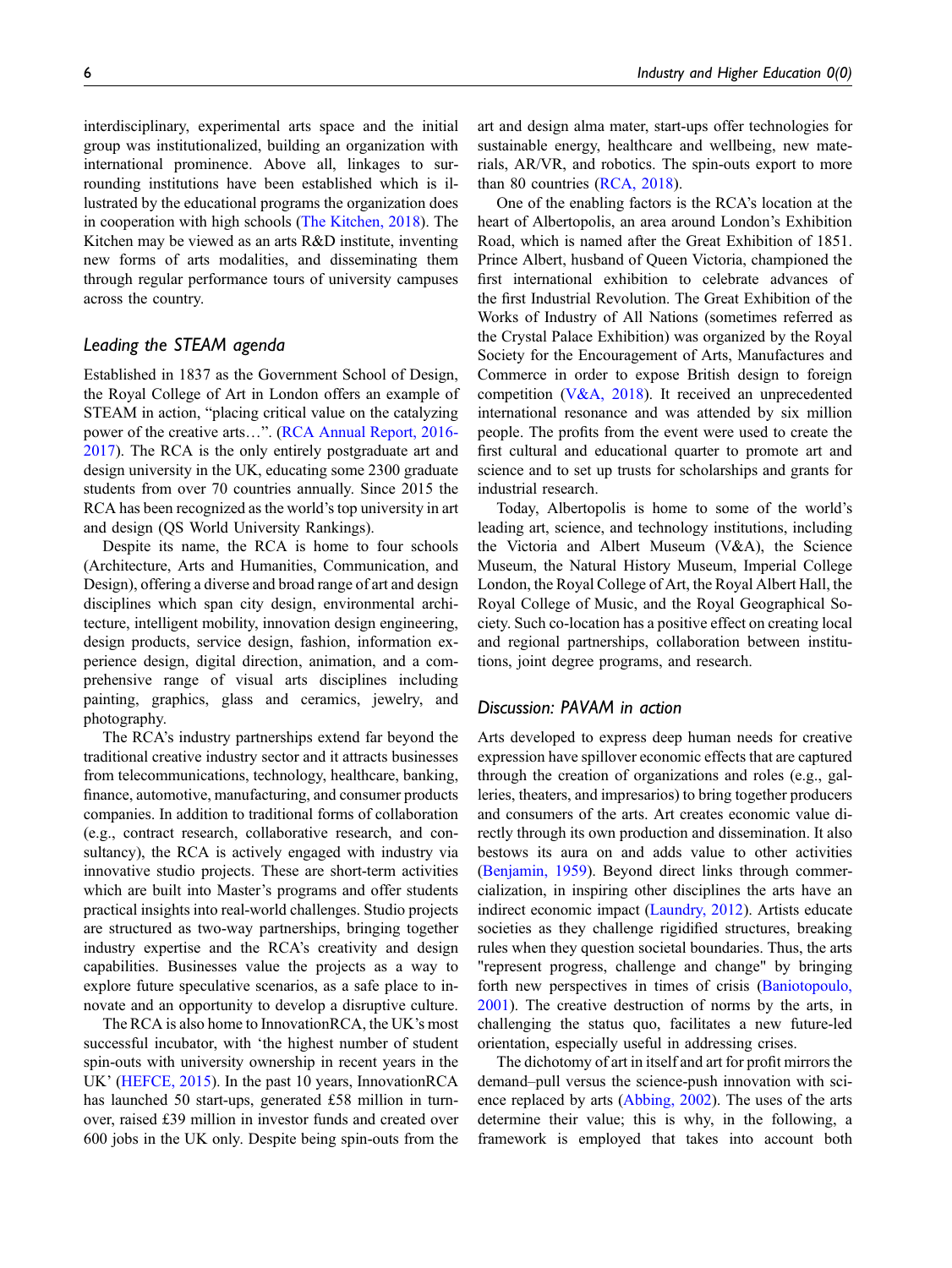commercial and cultural use [\(Figure 2\)](#page-6-0). It distinguishes between two major user groups, the civil society and the economy. Although the latter technically consists of society's subjects, economically acting users may have objectives that lead to a use of art that is different from the cultural use by a subject that acts as a citizen. Thus, the distinction facilitates the explanation of the value of the arts. The recipients and creators of cultural value are citizens: the relationship of artists to civil society is exemplified in the transformation of Ashland from a natural resource–based economy to an arts-based town [\(Etzkowitz, 2015\)](#page-11-12), as described above.

Among others, [Markusen \(2006\)](#page-12-13) discovered local creative clusters, which unlock artistic creativity and regional growth. Specifically, she refers to the spatial density of artists as a condition for a higher economic output. Whereas art clusters are linked to cultural consumption, a variety of industries use it as a tool for production or marketing. This is often reflected in collaborations between artists and commercial organizations. There is a small, but notable difference between the arts as a complementary (and thus equal) partner and the arts as a means to create commercial value directly. Thus, practical application of the arts ranges from cultural use at one end to commercial use at the other end; for example, in art industries: films, computer games or fashion design. Fusion with technology is vital for many of these. The categories of cultural and commercial uses of art are further summarized in [Figure 3](#page-7-0) and [Table 1.](#page-7-1)

It is remarkable that the arts are increasingly seen as an instrument of economic recovery. This was the case at the Oregon Shakespeare Festival as well as at the Guggenheim Museum in Bilbao. [Baniotopoulou \(2001\)](#page-10-6) explains that modern arts "represent progress, challenge and change," which allows for new perspectives in times of crisis. The creative destruction of norms and rules by the arts may therefore be essential in recessions or depressions because they challenge the status quo and provide a new future-led orientation. Christo and Jeanne-Claude's international projects, engaging with citizens and local authorities to obtain permission for such artistic projects as "Wrapping the Reichstag" exemplify the interplay between artistic



<span id="page-6-0"></span>Figure 2. Commercial versus cultural use of the arts. ([Kingston University, 2017](#page-12-15)).

creativity and civic culture, and the project creates its own funding base through sale of artifacts. $^{2}$  $^{2}$  $^{2}$  A mixture of eventled and infrastructure-led policies should be encouraged, so that regeneration is driven by both short-term and long-term initiatives to balance cultural production and consumption  $(Garcia, 2004)$  $(Garcia, 2004)$  $(Garcia, 2004)$ . It is essential to promote networking between creative organizations and design policies to leverage regional creativity and build ties to national and international levels.

## Three effectuation pathways

As discussed earlier, based on the cultural and commercial use of art, we can distinguish three effectuation pathways for arts application: art as creativity, art as knowledge production and art as economic input [\(Table 1](#page-7-1)). Each of these pathways generates a distinct value derived from art, that is, cultural, social, or commercial, which, in turn, has a certain cultural, social, economic or commercial effect, as demonstrated through the case studies. A time-consuming education makes it particularly important that universities support their students in converting their artistic efforts into an economic benefit. Industry, in turn, could decrease its risk of uncertainty when entering into cooperation with universities by working with potential employees in projects, internships or other educational models. The RCA's educational approach and partnership with industry offer a valuable combination of academic and practical knowledge which helps to make its graduates work-ready. The RCA has a high employment rate for its graduates, with over 90% being in an appropriate level of employment within 12 months of graduation ([HESA Graduate Outcome Survey,](#page-12-14) [2017](#page-12-14)–[2018](#page-12-14)). Moreover, 40% of its graduates choose to establish their own businesses [\(RCA Annual Report, 2018](#page-13-14)– [2019](#page-13-14), p. 112).

University–industry collaboration based on PAVAM disciplines often requires different types of partnership than for STEM. Taking the example of the RCA, such partnerships are increasingly based on knowledge exchange models that focus on the co-creation of new knowledge rather than using a linear knowledge transfer approach (which has been traditionally applicable to STEM disciplines). A UK study conducted by Kingston University in partnership with University Alliance provides a taxonomy of university–industry partnerships in the creative industries and attempts to evaluate their effectiveness via a Cultural Impact Compass. The Cultural Impact Compass offers a framework to evaluate university–industry partnership and its impact on the creative economy. The key axes in the evaluation of collaborative projects are: fostering creativity, wealth creation, regeneration and creating quality places, social and cultural cohesion and infrastructure for learning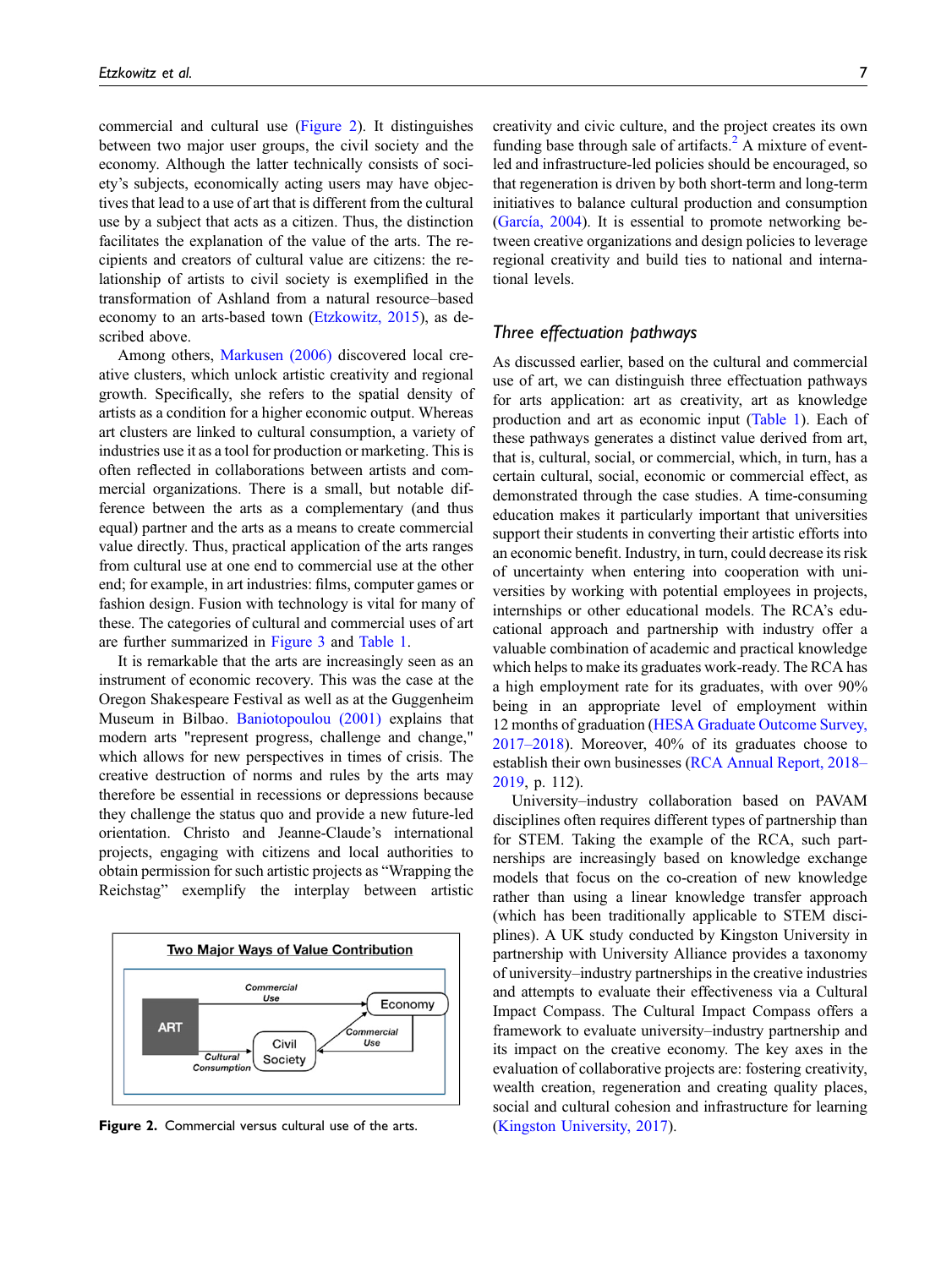

<span id="page-7-0"></span>Figure 3. PAVAM activities between cultural and commercial consumption.

<span id="page-7-1"></span>

|  | <b>Table 1.</b> The economic value of the arts. |  |  |
|--|-------------------------------------------------|--|--|
|  |                                                 |  |  |

|                                 | Value of arts       | Effect                                                    | <b>Examples</b>                                            | Case studies                                  |  |
|---------------------------------|---------------------|-----------------------------------------------------------|------------------------------------------------------------|-----------------------------------------------|--|
| Arts as creativity              | Cultural            | Creative clusters<br>Social adhesion<br>Spillover effect  | Art galleries<br>Art festivals                             | Oregon Shakespeare Festival<br>(OSF)          |  |
| Arts as knowledge<br>production | Cultural and social | New knowledge<br>New research<br>New skills<br>Employment | Art schools<br>Experimental art and design<br>institutions | The Royal College of Art (RCA)<br>The Kitchen |  |
| Arts as economic<br>input       | Commercial          | Art- and design-led<br>innovation                         | Creative industries, digital and<br>technology businesses  | Pixar                                         |  |

The university plays an increasingly central role as a cross-disciplinary platform for both PAVAM and STEM, thus creating and enhancing a fusion between arts, science, technology and innovation. An example of such a crossdisciplinary springboard is a collaboration between Stanford visual arts and mechanical engineering professors, originated a half century ago. A joint project-based, industry-linked educational venture persists to this day, spinning off a multiplicity of design firms like IDEO, research organizations such as the Center for Design Research, and teaching units like the Hasso Plattner D-School, with its corollaries in Potsdam and Capetown. Furthermore, an arts industrial element becomes visible in "creative in-dustries" ([Potts, 2009](#page-13-15); [Potts and Cunningham, 2015](#page-13-4)) where

arts are commercialized. This commercialization can be considered a link between the educational and civic spheres, with the arts primarily serving cultural consumption while contributing to economic productivity.

Art clusters use cultural attraction to create economic benefits through cognate business activities such as restaurants and other hospitality industries. Two major types of use may be identified: first, using arts as a tool or complement without substantially altering their original characteristics and, second, using them to serve business so that they are designed or altered for a business purpose. Whereas the first often includes cultural use (such as art collections within commercial companies), the second may be seen as a fusion between cultural and commercial use. In contrast,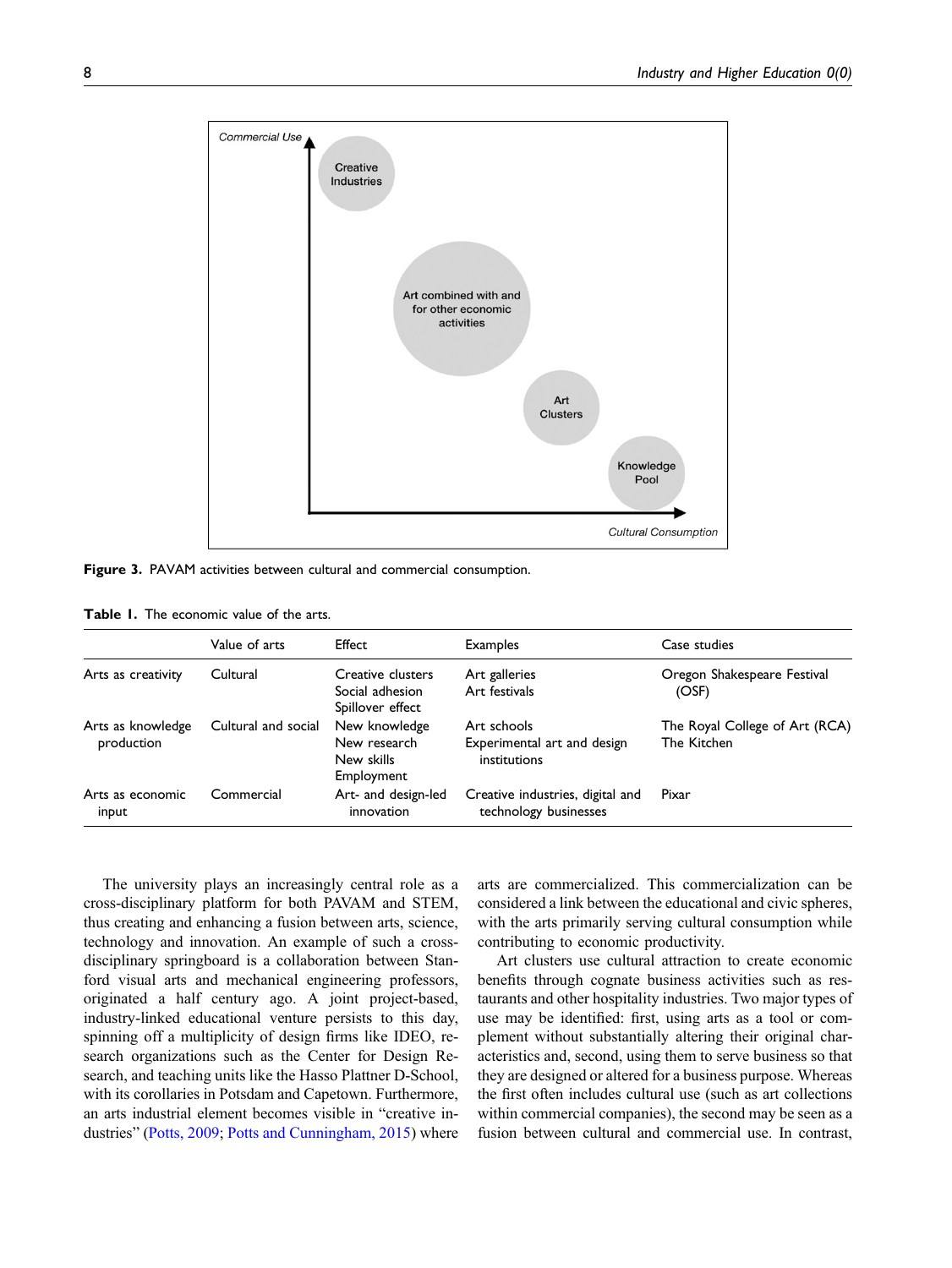creative industries constitute the other end of the scale with their direct commercial use of arts.

Pixar, now part of Disney, exemplifies an industry-led strategy in which various creative activities are concerted to create a commercial outcome. Arts in the motion picture studio are subordinated to business strategy, although financial success provides occasional opportunities for breakthrough in their own right. At Pixar, collective creativity plays a dominant role and is understood as a community which is independent to some degree when it comes to the creative implementation of higher-level decisions. The company comprises a strong talent for that purpose. One frequent pattern in creative industry companies is the fusion between technology and arts; this can also be found at Pixar, where design, comic art, performance art, and technology merge into a movie ([Catmull, 2008](#page-11-13)).

Art institutions, often owned by government, can be a springboard for local clusters, top-down. A study of arts in Tucson (Arizona) showed that government funding for art institutions led to the establishment of an arts cluster that attracted visitors and benefited other local industries. More importantly, there was a considerable employment effect, generating incomes and thus stimulating the local economy. Moreover, revenues coming from the overall economic impact of art institutions have exceeded government spending, thus generating a return on investment [\(Pavlakovich-Kochi and Charney, 2000](#page-12-16)).

#### Enhancing arts innovation: policy measures

A new generation of policy making acknowledges creative activity as an important industry in its own right. [Chang](#page-11-14) [et al. \(2013\)](#page-11-14) suggest the installation of planning offices and additional structures to ensure continued cooperation between public and private institutions in the creative sector. They propose a division of the industrial policy landscape into dimensions for creative industries, with large corporations and small and medium-sized enterprises (SMEs) forming one dimension and an educational component an additional dimension. The US Government's National Institute of Standards and Technology (NIST) helps businesses establish partnerships with other businesses for both effective supply-chain management and the expansion of products and services. However, the focus is still on manufacturers. Taking into account the high value potential resulting from the arts, similar supporting services should be offered for creative industries.

The UK's Industrial Strategy, "Building a Britain fit for the future" [\(HM Government, 2017\)](#page-12-17), identifies London as a world-leading hub for creative industries alongside financial services and tech. The Industrial Strategy White Paper makes a link between the creative industries and STEM as a foundation for new skills development. We suggest that it is also important to focus on PAVAM disciplines as a

foundation for creative industries as well as developing a cross-disciplinary research and education focus. Despite the potential of an alternative interdisciplinary approach, it presents challenges with respect to performance measures. Unlike the case of the STEM disciplines, art policy studies seem to be limited to status quo analyses which may reflect the directly connected value production by creative industries but fail to design measures to improve their impact in the future (see [Chang et al., 2013;](#page-11-14) [Comunian, 2011\)](#page-11-15).

To capture a diverse range of university–industry collaboration, the UK Government has developed the Knowledge Exchange Framework (KEF), which is led by UK Research & Innovation, the national funding agency investing in science and research. The KEF focuses on the efficiency and effectiveness of knowledge exchange, developing a balanced and transparent approach for universities across different disciplines.

The UK Government has committed to making transformative investments in technologies and creative clusters throughout the country via its Industrial Strategy Challenge Fund ([HM Government, 2017](#page-12-17)). For example, in 2018 the government launched an £80 million Creative Industries Clusters Programme competition, led by the Arts and Humanities Research Council (AHRC), with the aim of establishing eight creative Research and Development (R&D) Partnerships between universities and businesses to strengthen the UK's position in the creative industries. In a further attempt to understand the impact of the creative industries on the UK's economy, a national Creative Industries Policy and Evidence Centre was established to collect evidence of that impact [\(Bazalgette, 2017\)](#page-10-8).

[Haseman and Jaaniste \(2008\)](#page-12-18) see the arts as a key element of a practice-led approach to innovation, redressing what they view as an imbalance in science- and technologyled innovation policies. They advocate for the arts as social innovation and focus on the role of the arts in educating a new breed of innovative workforce. [Klamer \(2012\)](#page-12-19), extrapolating from best-practice crafts industries, calls for a combined education and work experience format to be built into multidisciplinary degree programs—an approach currently practiced in Japan and other Asian countries and in "co-op" degree programs in the USA. Self-employment and small businesses are crucial links in the arts innovation value chain, so entrepreneurship education is needed at all levels.

Based on the comparative analysis of case studies and literature review, we propose the following recommendations, which utilize the value of PAVAM disciplines and promote interdisciplinary innovation and economic and social growth. Universities need to develop a new set of skills and capabilities to produce a new breed of crossdisciplinary boundary spanners. Governments need to adapt more agile policies recognizing the role of arts and design in national competitiveness. Industry needs to connect with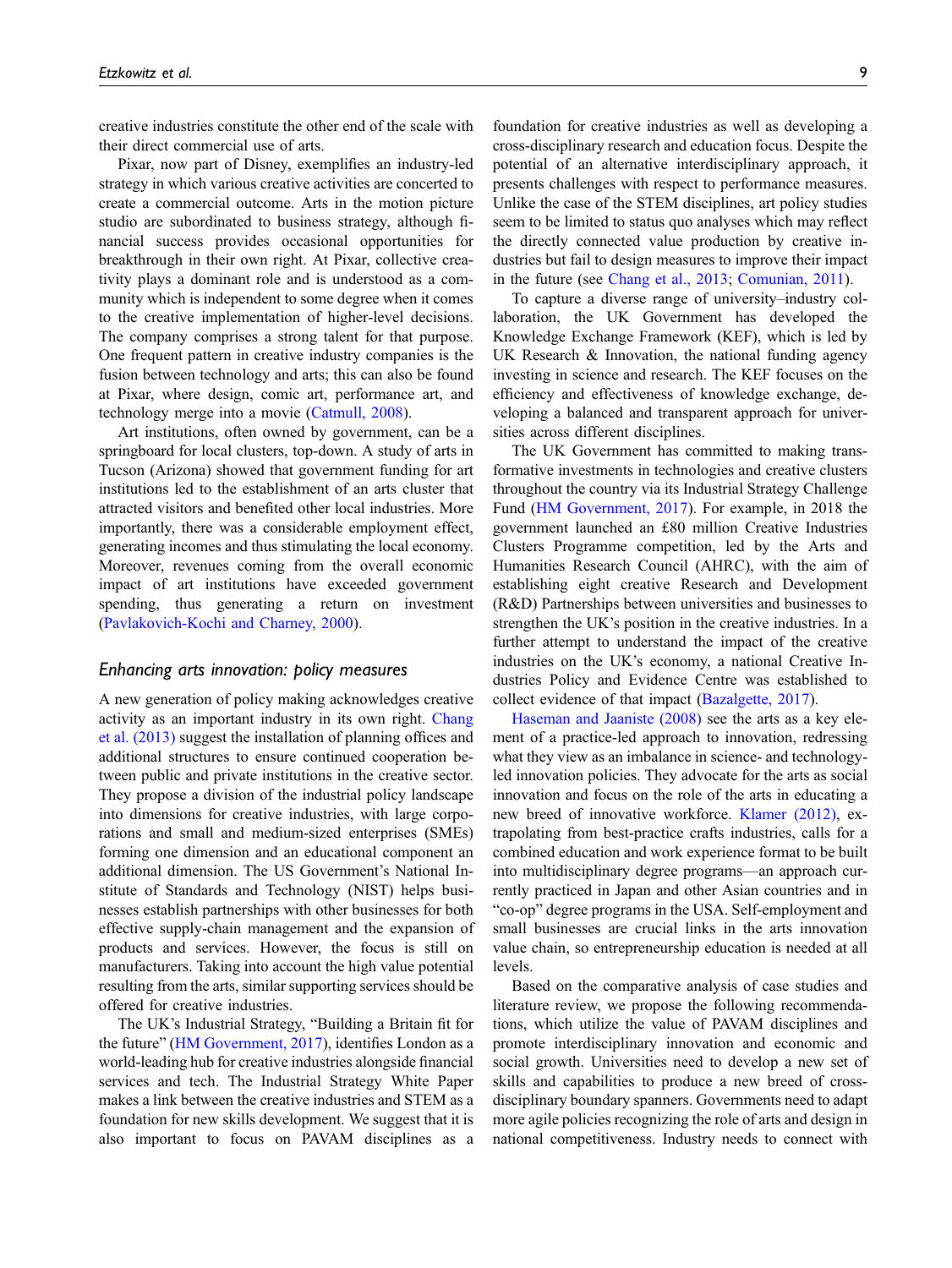|                                                | Government                                                                                                                                                                     | University                                                                                                                                                                                                                                                                                           | Industry                                                                                                                                          |  |
|------------------------------------------------|--------------------------------------------------------------------------------------------------------------------------------------------------------------------------------|------------------------------------------------------------------------------------------------------------------------------------------------------------------------------------------------------------------------------------------------------------------------------------------------------|---------------------------------------------------------------------------------------------------------------------------------------------------|--|
| Strategy                                       | Encourage HEI partnerships across<br>disciplines as an effective tool to<br>leverage public investment and<br>increase spillover effects                                       | Formulate strong knowledge<br>exchange strategies to ensure two-<br>way knowledge flow                                                                                                                                                                                                               | Adopt open innovation and<br>Triple Helix strategies                                                                                              |  |
| Education                                      | Stimulate interdisciplinary education<br>across all levels of education, from<br>schools to HEIs                                                                               | Develop and add creative and design<br>modules within STEM degrees to<br>increase critical thinking<br>capabilities and skills of graduates<br>Support the development of<br>technology and science modules<br>within PAVAM degrees to facilitate<br>interdisciplinary projects and<br>possibilities | Contribute to education<br>curricula by bringing real-<br>world case studies and<br>expertise                                                     |  |
| Research                                       | Facilitate further research into the<br>role of art and design in disruptive<br>innovation                                                                                     | Developing professional doctorate<br>and research programs                                                                                                                                                                                                                                           | Engage in collaborative and<br>contract research with<br>universities                                                                             |  |
| Partnerships                                   | Facilitate university-industry<br>collaboration in arts and design<br>disciplines to achieve a multiplier<br>effect                                                            | Establish cross-departmental<br>collaboration and idea generation<br>workshops<br>Involve industry professionals in<br>education processes                                                                                                                                                           | Extend conventional STEM<br>partnerships to arts and design<br>schools to stimulate innovation<br>culture in business                             |  |
| Finance                                        | Facilitate interdisciplinary and<br>transdisciplinary research through<br>relevant grants and funding<br>schemes                                                               | Offer sponsorship to talented<br>individuals to encourage diversity                                                                                                                                                                                                                                  | Support talented students,<br>graduates and joint research<br>programs                                                                            |  |
| Outreach                                       | Promote and support PAVAM<br>education and research as a<br>counterpart to STEM and the role<br>of creative industries as part of<br>national industrial strategies            | Promote the enabling role of PAVAM Promote the role of arts and<br>and design disciplines in innovation,<br>growth and productivity                                                                                                                                                                  | design in innovation and<br>economic recovery                                                                                                     |  |
| Innovation,<br>entrepreneurship,<br>and skills | Supporting cross-disciplinary<br>clusters and innovation<br>ecosystems to facilitate new<br>discoveries and unorthodox<br>approaches to innovation                             | Embed entrepreneurship education<br>and culture                                                                                                                                                                                                                                                      | Utilize art schools' expertise in<br>creativity, critical thinking and<br>design to reignite business<br>culture and a decision-making<br>process |  |
|                                                | Develop IPR frameworks to ensure<br>adequate protection of non-patent<br>IP (e.g., design rights, copyright)<br>Support arts accelerators with<br>mentors and investment funds | Support student and graduate<br>placements, internships, and<br>recruitment                                                                                                                                                                                                                          |                                                                                                                                                   |  |

<span id="page-9-0"></span>Table 2. PAVAM policy recommendations.

universities to exchange knowledge and apply arts and design to develop new products, services and experiences. More practical recommendations are summarized in [Table 2](#page-9-0).

## Conclusion: Words matter

The knowledge economy requires a wider focus as knowledge exchange between disciplines is key to innovation ([Redshaw, 2004](#page-13-16)). Thus, we have posited a set of arts disciplines, PAVAM, as a counterpart to STEM, holding that support for these disciplines is justified on the dual criteria of cultural and economic advancement. We have presented a typology of the economic value of the arts and have assessed their economic impact through case studies to consider their role in innovation. Interaction among institutional spheres enables the transformation from cultural to commercial value, expanding projects with otherwise modest impact into projects that have significant effects, both cultural and economic.

In this article, we focus on the role of the arts as an enabling force in their own right for technological advancement and economic growth. We hold that breakthrough innovation fundamentally comes from interdisciplinary and cross-disciplinary collaborations ([Liu](#page-12-20) [et al., 2021](#page-12-20)). There are multiple examples in history of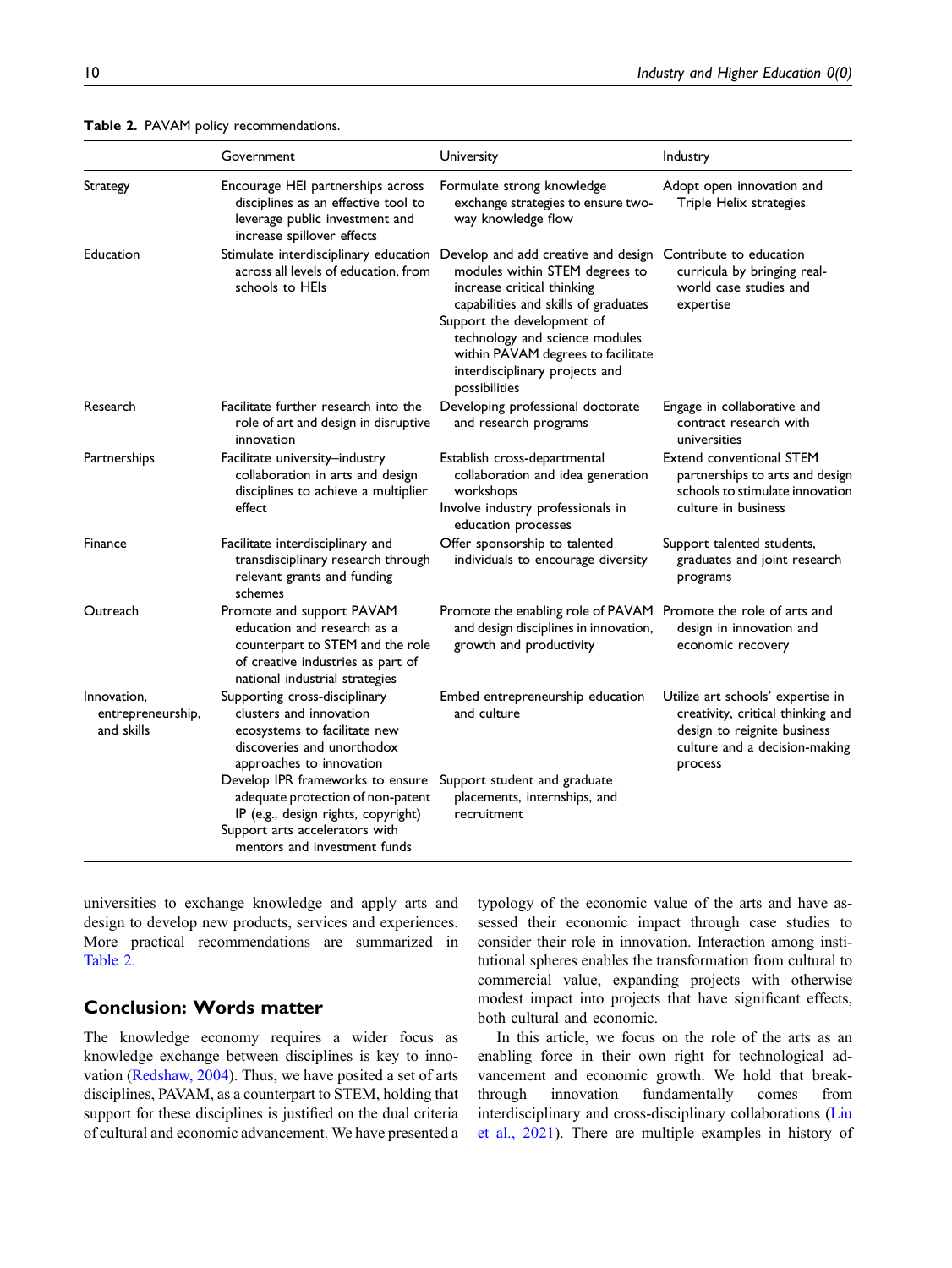breakthrough discoveries originating from great inventors whose work spans multiple disciplines and extends into art and design (e.g., Leonardo da Vinci, inventor and photography pioneer Henry Fox Talbot, and elocution teacher and telephony inventor Alexander Graham Bell). We have also identified novel ventures by arts innovators of modest backgrounds and limited access to resources, like Ashland's drama entrepreneur, Angus Bowmer, and the political artists and sociologists involved in the germination of New York's SoHo arts/industrial district. Policy initiatives may usefully adapt and model themselves on bottom-up initiatives like the OSF, with significant spillover effects into local academia and the regional economy.

A "Medici effect" of creative and commercial efflorescence can best be achieved if we bring together crossdisciplinary expertise and a diverse range of players including industry, SMEs, the public sector, charities and governments in an open dialogue ([Carayannis and](#page-11-16) [Campbell, 2014\)](#page-11-16), as individuals as well as organizational entities. It is through such interaction, led by respected conveners in neutral venues, existing or newly created, that the venture capital model or arts action organizations like the Foundation for the Community of Artists are birthed.

We suggest the following specific development measures, some of which already exist in nucleo: (1) grants for cross-disciplinary collaborations among the arts; (2) local libraries of construction tools for arts squatters; (3) arts accelerators with mentors and investment funds, both as independent entities or associated with art colleges, museums, symphony orchestras and other established arts institutions; (4) a Knowledge Transfer Partnership (KTP) scheme adapted to PAVAM, including a two-way flow into and out of academia; and (4) adaptation of the New York SoHo "Kitchen" interdisciplinary arts R&D model for transfer as a PAVAM analogue to the Franklin, Turing, and Crick Institutes.

In his reply to the poet Samuel Coleridge, who held that "natural philosopher" was too broad a term to apply to those who engaged in practical activities like digging in fossil pits and experimenting with electricity, polymath William Whewell proposed that, by analogy with "artist," we may form "scientist," thus inventing the term ([Snyder,](#page-13-17) [2011:](#page-13-17)3). Although widespread take-up of the neologism took some decades, it eventually provided a secure linguistic base for legitimating an emerging profession. Echoing this exchange, which took place at the third meeting of the British Association for the Advancement of Science in 1833, we essay to bridge another legitimation gap by posing PAVAM in apposition to STEM. We trust that PAVAM may provide advocates with as useful a platform to encourage support for arts education as STEM does for the sciences.

#### Declaration of conflicting interests

The author(s) declared no potential conflicts of interest with respect to the research, authorship, and/or publication of this article.

#### Funding

The author(s) received no financial support for the research, authorship, and/or publication of this article.

#### ORCID iD

Tatiana Schofield <https://orcid.org/0000-0001-5543-5560>

#### Notes

- <span id="page-10-0"></span>1. An early version of this paper was presented to the Bath University Industrial Policy Workshop, 19 April 2018.
- <span id="page-10-7"></span>2. <http://christojeanneclaude.net/projects/wrapped-reichstag>

#### References

- <span id="page-10-3"></span>Abbing H (2002) Why Are Artists Poor?: The Exceptional Economy of the Arts. Amsterdam: Amsterdam University Press.
- Andreoni A and Chang H-J (2016) Industrial policy and the future of manufacturing. Economia e Politica Industriale: Journal of Industrial and Business Economics 43(4): 491–502.
- Apple Inc (2018) Today at Apple. Available at: [https://www.apple.](https://www.apple.com/today/) [com/today/](https://www.apple.com/today/) (accessed 08 June 2018).
- <span id="page-10-6"></span>Baniotopoulou E (2001) Art for Whose Sake? Modern Art Museums and their Role in Transforming Societies: The Case of Guggenheim Bilbao. Journal of Conservation and Museum Studies 7: 1–5.
- <span id="page-10-2"></span>Banks M and O'Connor J (2009) After the creative industries. International Journal of Cultural Policy 15(4): 365–373.
- Barzotto M, Corradini C, Fai F, et al. (2019) Enhancing innovative capabilities in lagging regions: an extra-regional collaborative approach to RIS3. Cambridge Journal of Regions, Economy and Society 12(2): 213–232.
- <span id="page-10-8"></span>Bazalgette P (2017) Independent review of the creative industries. Available at: [https://assets.publishing.service.gov.uk/](https://assets.publishing.service.gov.uk/government/uploads/system/uploads/attachment_data/file/649980/Independent_Review_of_the_Creative_Industries.pdf) [government/uploads/system/uploads/attachment\\_data/](https://assets.publishing.service.gov.uk/government/uploads/system/uploads/attachment_data/file/649980/Independent_Review_of_the_Creative_Industries.pdf)file/ [649980/Independent\\_Review\\_of\\_the\\_Creative\\_Industries.](https://assets.publishing.service.gov.uk/government/uploads/system/uploads/attachment_data/file/649980/Independent_Review_of_the_Creative_Industries.pdf) [pdf](https://assets.publishing.service.gov.uk/government/uploads/system/uploads/attachment_data/file/649980/Independent_Review_of_the_Creative_Industries.pdf) (accessed 08 December 2018).
- Becker HS (1974) Art as collective action. American Sociological Review 39(6): 767–776.
- <span id="page-10-5"></span>Benjamin W (1969/1935) Art in the Age of Mechanical Reproduction. New York: Shocken Books.
- <span id="page-10-4"></span>Blackley S and Howell J (2015) A STEM narrative: 15 years in the making. Australian Journal of Teacher Education, 40(7): 102–112. Doi: [10.14221/ajte.2015v40n7.8](https://doi.org/10.14221/ajte.2015v40n7.8).
- <span id="page-10-1"></span>Bourdieu P (1986) The forms of capital. In: Richardson J (ed) Handbook of Theory and Research for the Sociology of Education. Westport, CT: Greenwood: 241–258.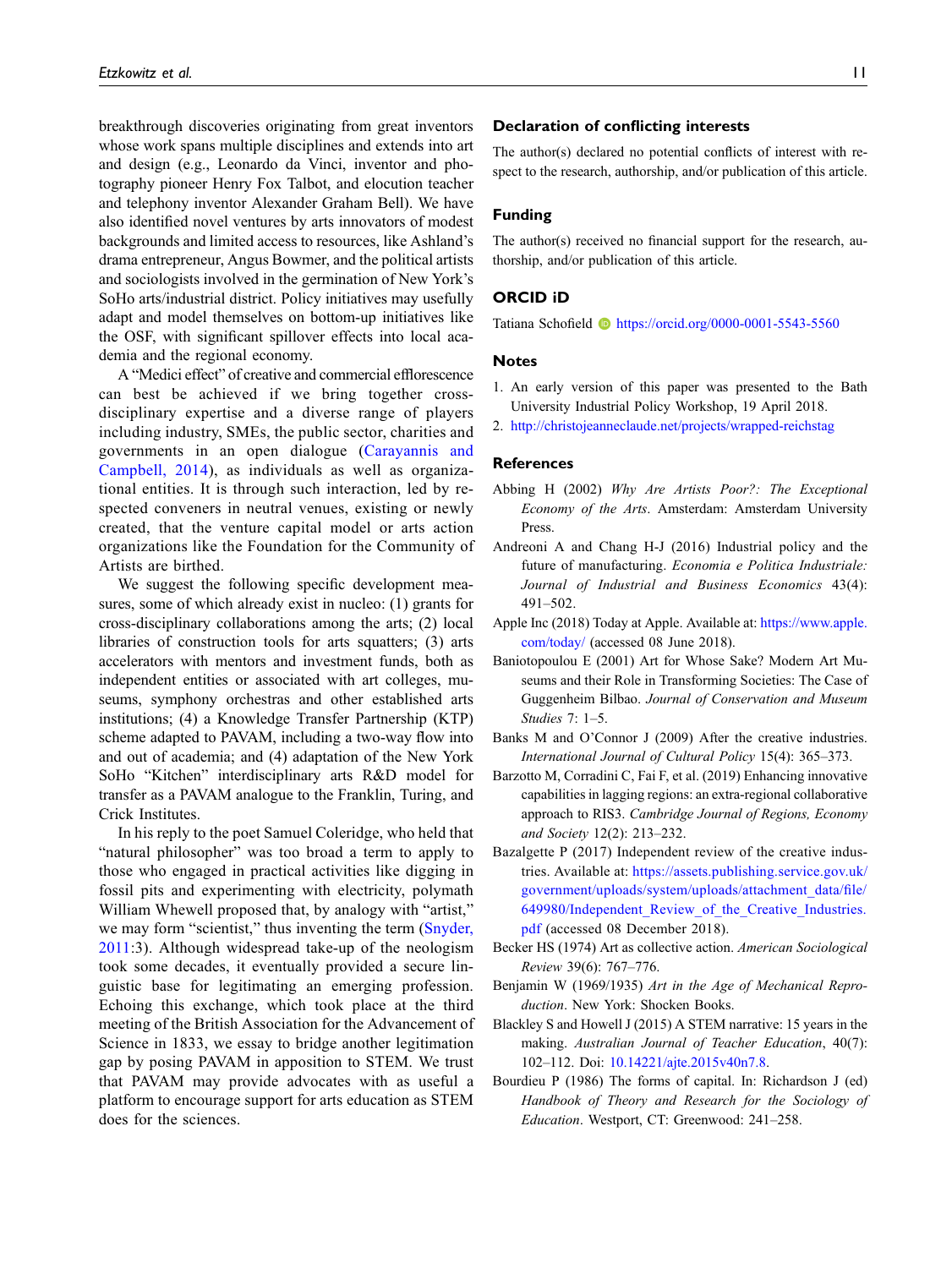- Boy GA (2013) From STEM to STEAM: Toward a human-centred education, creativity & learning thinking. In: Proceedings of the 31st European conference on cognitive ergonomics.
- Brewer K (2016) Art works: How Art in the Office Boosts Staff Productivity. The Guardian. Available at: [https://www.](https://www.theguardian.com/careers/2016/jan/21/art-works-how-art-in-the-office-boosts-staff-productivity) [theguardian.com/careers/2016/jan/21/art-works-how-art-in](https://www.theguardian.com/careers/2016/jan/21/art-works-how-art-in-the-office-boosts-staff-productivity)the-offi[ce-boosts-staff-productivity](https://www.theguardian.com/careers/2016/jan/21/art-works-how-art-in-the-office-boosts-staff-productivity) (accessed 6 June 2018).
- Bridgstock R (2013) Not a dirty word: Arts entrepreneurship and higher education. Arts and Humanities in Higher Education 12: 2–3.
- <span id="page-11-8"></span>California Alliance (2020) Historical Context. Pasadena: California Alliance for Arts Education artsed411.org
- <span id="page-11-16"></span>Carayannis EG and Campbell DF (2014) Developed democracies versus emerging autocracies: arts, democracy, and innovation in Quadruple Helix innovation systems. Journal of Innovation and Entrepreneurship 3(1): 12. DOI: [10.1186/s13731-014-0012-2](https://doi.org/10.1186/s13731-014-0012-2).
- <span id="page-11-3"></span>Casson M (2006) Culture and economic performance. Handbook of the Economics of Art and Culture 1: 359–397.
- <span id="page-11-13"></span>Catmull E (2008) How Pixar Fosters Collective Creativity. Boston, MA: Harvard Business School Publishing.
- Caves RE (2000) Creative Industries: Contracts between Arts and Commerce. Cambridge (Massachusetts), London (UK): Harvard University Press.
- <span id="page-11-14"></span>Chang H-J, Andreoni A and Kuan ML (2013). International industrial policy experiences and the lessons for the UK. Future of Manufacturing Project 4: 76.
- Clark JD (ed) (2003). Globalizing Civic Engagement: Civil Society and Transnational Action. Routledge.
- Cogswell College (2018). Available at: <https://cogswell.edu/> (accessed 27 August 2018).
- <span id="page-11-1"></span>Collingwood R (1925) Outlines of a Philosophy of Art. Thoemmes Press.
- <span id="page-11-15"></span>Comunian R (2011) Rethinking the creative city: The role of complexity, networks and interactions in the urban creative economy. Urban Studies 48(6): 1157–1179.
- Comunian R, Faggian A and Li QC (2010) Unrewarded careers in the creative class: The strange case of bohemian graduates. Papers in Regional Science 89(2): 389–410.
- Connor AM, Sangeeta K and Chris W (2015) From STEM to STEAM: Strategies for enhancing engineering & technology education. International Journal of Engineering Pedagogy 5(2): 37–47.
- <span id="page-11-5"></span>Cox G (2005) Cox review of creativity in business: building on the UK's strengths', Executive Summary. Available at: [http://](http://webarchive.nationalarchives.gov.uk/20130129110402/http:/www.hm-treasury.gov.uk/d/Cox_review-foreword-definition-terms-exec-summary.pdf) [webarchive.nationalarchives.gov.uk/20130129110402/http:/](http://webarchive.nationalarchives.gov.uk/20130129110402/http:/www.hm-treasury.gov.uk/d/Cox_review-foreword-definition-terms-exec-summary.pdf) [www.hm-treasury.gov.uk/d/Cox\\_review-foreword-de](http://webarchive.nationalarchives.gov.uk/20130129110402/http:/www.hm-treasury.gov.uk/d/Cox_review-foreword-definition-terms-exec-summary.pdf)finition[terms-exec-summary.pdf](http://webarchive.nationalarchives.gov.uk/20130129110402/http:/www.hm-treasury.gov.uk/d/Cox_review-foreword-definition-terms-exec-summary.pdf) (accessed 08 December 2018).
- <span id="page-11-7"></span>Cultural Arts Division (2009) Create Austin: Cultural Master Plan. Austin: City of Austin: Economic Growth & Redevelopment Services Office
- <span id="page-11-4"></span>Creative Industries Federation (CIF) (2017) A General election manifesto for the creative industries. Available at: [https://](https://www.creativeindustriesfederation.com/news/general-election-manifesto-creative-industries) [www.creativeindustriesfederation.com/news/general-election](https://www.creativeindustriesfederation.com/news/general-election-manifesto-creative-industries)[manifesto-creative-industries](https://www.creativeindustriesfederation.com/news/general-election-manifesto-creative-industries) (accessed 08 December 2018).
- Cunningham S (2004) The humanities, creative arts, and international innovation agendas. In: Kenway J, Bullen E and Robb S (eds) Innovation and Tradition. The Arts, Humanities and the Knowledge Economy. New York: Peter Lang, 113–124.
- Cunningham S and Cutler T (2004) An innovation agenda for the creative industries: where is the R&D? Culture and Policy 29(112): 174–185.
- Cunningham S and Higgs P (2009) Measuring creative employment: Implications for innovation policy. Innovation: Management, Policy and Practice 11(2): 190–200.
- De Blieck A (2013) San Diego 2013: The Scene. Available at: <https://www.cbr.com/san-diego-2013-the-scene>/ (accessed 28 May 2018).
- Deissinger T (1994) The evolution of the modern vocational training systems in England and Germany: A comparative view. Compare 24(1): 17–36.
- <span id="page-11-6"></span>Department of Trade and Industry (2005) DTI Economics paper No 15. Creativity, Design and Business Performance. Available at: [http://www.ico-d.org/database/](http://www.ico-d.org/database/files/library/economics_paper15.pdf)files/library/ [economics\\_paper15.pdf](http://www.ico-d.org/database/files/library/economics_paper15.pdf) (accessed 08 December 2018).
- Design Commission (2011) Restarting Britain. Design Education and Growth. Policy Connect. Available at: [https://www.](https://www.policyconnect.org.uk/apdig/sites/site_apdig/files/report/284/fieldreportdownload/design-commission-restarting-britain-design-education-and-growth.pdf) [policyconnect.org.uk/apdig/sites/site\\_apdig/](https://www.policyconnect.org.uk/apdig/sites/site_apdig/files/report/284/fieldreportdownload/design-commission-restarting-britain-design-education-and-growth.pdf)files/report/284/ fi[eldreportdownload/design-commission-restarting-britain](https://www.policyconnect.org.uk/apdig/sites/site_apdig/files/report/284/fieldreportdownload/design-commission-restarting-britain-design-education-and-growth.pdf)[design-education-and-growth.pdf](https://www.policyconnect.org.uk/apdig/sites/site_apdig/files/report/284/fieldreportdownload/design-commission-restarting-britain-design-education-and-growth.pdf) (accessed 08 December 2018).
- Dougherty D and Dunne DD (2011) Organizing ecologies of complex innovation. Organization Science 22(5): 1214–1223.
- Eisenstadt K 1989. Building theories from case study research. Academy of Management Review 14(4): 532–550.
- Elliott L (2016) March of the makers remains a figment of Osborne's imagination. The Guardian January. Available at: [https://www.theguardian.com/business/2016/jan/12/](https://www.theguardian.com/business/2016/jan/12/march-of-the-makers-osbornes-economy-manufacturing-output) [march-of-the-makers-osbornes-economy-manufacturing](https://www.theguardian.com/business/2016/jan/12/march-of-the-makers-osbornes-economy-manufacturing-output)[output](https://www.theguardian.com/business/2016/jan/12/march-of-the-makers-osbornes-economy-manufacturing-output) (accessed 09 June 2018).
- <span id="page-11-9"></span>Engle R, Londre FH and Watermeier DJ (1995) Shakespeare Companies and Festivals: An International Guide, Greenwood Publishing Group.
- <span id="page-11-12"></span>Etzkowitz H (2015) Making a humanities town: knowledgeinfused clusters, civic entrepreneurship and civil society in local innovation systems. Triple Helix 2(1): 1–22.
- <span id="page-11-11"></span>Etzkowitz H and Raiken L (1980) Artists Social Movements of the 1960s and 70s: From Protest to Institution Formation. Washington DC: ERIC
- <span id="page-11-0"></span>Etzkowitz H and Zhou C (2017)The Triple Helix: University-Industry-Government Innovation and Entrepreneurship. 2nd edition. London: Routledge.
- <span id="page-11-2"></span>Etzkowitz H and Zhou C (2018) Innovation incommensurability and the science park. R&D Management 48(1): 73–87.
- <span id="page-11-10"></span>European Commission (2011) European Arts Festivals. Strengthening cultural diversity. Brussels: Technical report, EU Commission.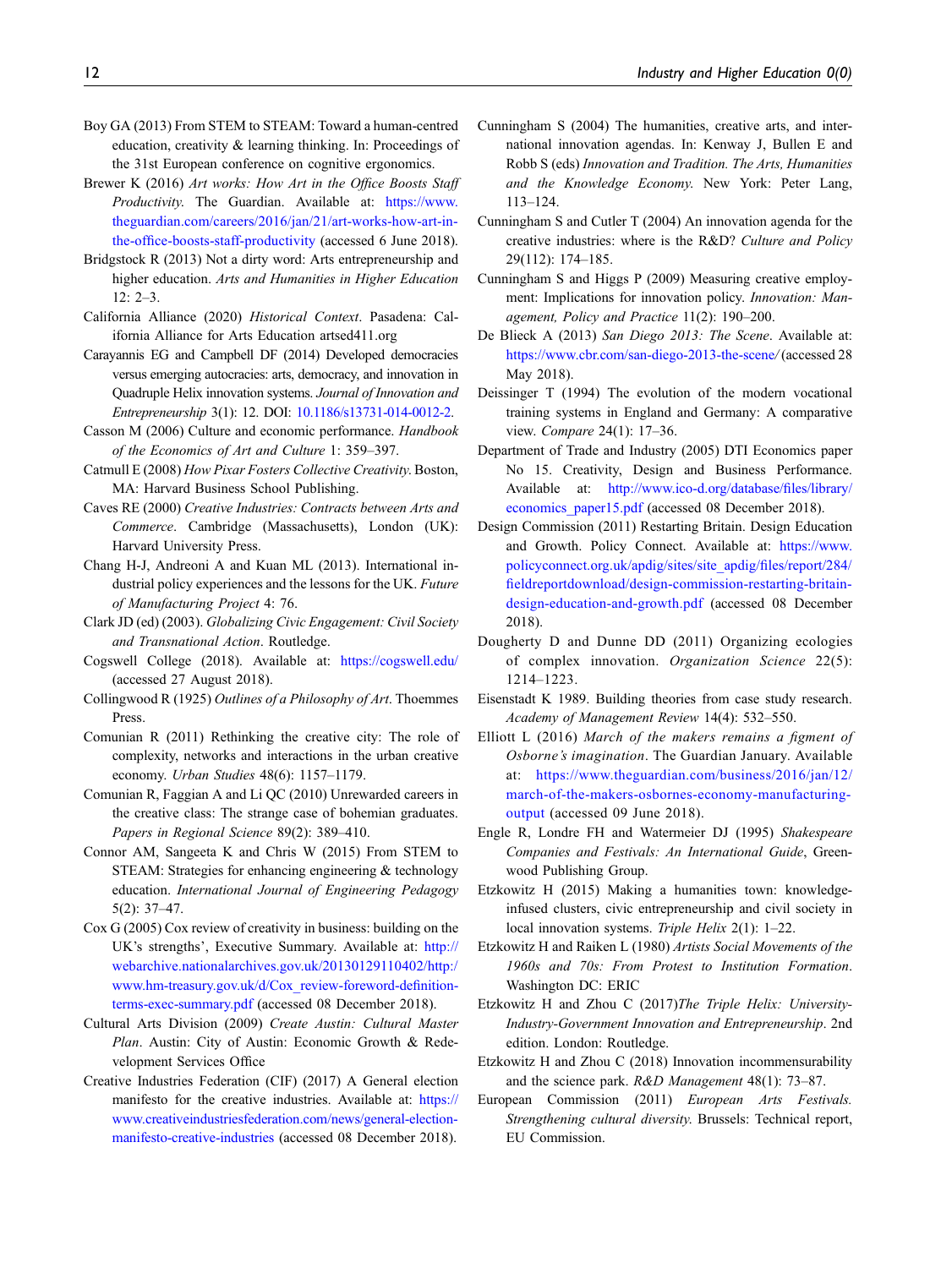- Foreign and Commonwealth Office and The Rt Hon George Osborne (2011) 2011 Budget: Britain Open for Business. Available at: [https://www.gov.uk/government/news/2011](https://www.gov.uk/government/news/2011-budget-britain-open-for-business) [budget-britain-open-for-business](https://www.gov.uk/government/news/2011-budget-britain-open-for-business) (accessed 20 June 2018).
- <span id="page-12-4"></span>Garcia B (2004) Cultural policy and urban regeneration in western European cities: Lessons from experience, prospects for the future. Local Economy 19(4): 312–326.
- Ghanbari S (2014) STEAM: The wave of the future embedded in ideals of the past. The STEAM Journal 1(2).
- Ginsburgh VA and Throsby D (2014a) Handbook of the Economics of Art and Culture (Vol. 2). Brussels and Sydney: Elsevier.
- Ginsburgh VA and Throsby D (2014b). Creative genius in literature, music and the visual arts. In: Ginsburgh VA and Throsby D (eds) Handbook of the Economics of Art and Culture. 2nd edition.
- Gioia D, Corley K and Hamilton A (2012). Seeking qualitative rigor in inductive research: notes on the gioia methodology. Organizational Research Methods 16(1): 15–31.
- <span id="page-12-8"></span>Gough A (2015) STEM policy and science education: scientistic curriculum and sociopolitical silences. Cultural Studies of Science Education 10(2): 445–458. Doi: [10.1007/s11422-](https://doi.org/10.1007/s11422-014-9590-3) [014-9590-3](https://doi.org/10.1007/s11422-014-9590-3).
- Granger R and Bazaz P (2018) The Art of Disruption: Creative Learning and Disruption in the Higher Education Sector. Leicester: De Montfort University.
- <span id="page-12-10"></span>Hale J (2016) Why the Oregon Shakespeare Festival is a really big deal. Available at: [https://www.oregonlive.com/performance/](https://www.oregonlive.com/performance/index.ssf/2016/03/why_the_oregon_shakespeare_fes.html) [index.ssf/2016/03/why\\_the\\_oregon\\_shakespeare\\_fes.html](https://www.oregonlive.com/performance/index.ssf/2016/03/why_the_oregon_shakespeare_fes.html) (accessed 02 June 2018).
- Hardy L (2017) What Does the University's Collaboration with the RSC Offer Students? Available at: <http://uobattop.tumblr.com> (accessed 14 June 2018).
- <span id="page-12-18"></span>Haseman B and Jaaniste L (2008) The arts and Australia's national innovation system 1994-2008. CHASS Occasional Papers (No.7).
- Hendricks (2015) Can Office Artwork Influence Employee Productivity?, Forbes. Available at: [https://www.forbes.com/](https://www.forbes.com/sites/drewhendricks/2015/01/12/can-office-artwork-influence-employee-productivity/#69a00a811884) [sites/drewhendricks/2015/01/12/can-of](https://www.forbes.com/sites/drewhendricks/2015/01/12/can-office-artwork-influence-employee-productivity/#69a00a811884)fice-artwork-influence[employee-productivity/#69a00a811884](https://www.forbes.com/sites/drewhendricks/2015/01/12/can-office-artwork-influence-employee-productivity/#69a00a811884) (accessed 6 June 2018).
- <span id="page-12-11"></span>HEFCE Report (2015) Research to Assess the Nature and Annual Value of Student Start-Ups. Available at: [http://www.hefce.ac.](http://www.hefce.ac.uk/media/HEFCE%202014/Content/Pubs/Independentresearch/2015/Student,Start-Ups/2015_student_start-ups.pdf) [uk/media/HEFCE 2014/Content/Pubs/Independentresearch/](http://www.hefce.ac.uk/media/HEFCE%202014/Content/Pubs/Independentresearch/2015/Student,Start-Ups/2015_student_start-ups.pdf) [2015/Student,Start-Ups/2015\\_student\\_start-ups.pdf](http://www.hefce.ac.uk/media/HEFCE%202014/Content/Pubs/Independentresearch/2015/Student,Start-Ups/2015_student_start-ups.pdf) (accessed 8 December 2018).
- <span id="page-12-14"></span>HESA (2020). Graduate Outcomes Survey (2017–2018). Available at: [www.hesa.ac.uk/data-and-analysis/graduates/](http://www.hesa.ac.uk/data-and-analysis/graduates/activities) [activities](http://www.hesa.ac.uk/data-and-analysis/graduates/activities) (accessed 17 August 2021).
- <span id="page-12-17"></span>HM Government (2017) Industrial Strategy White Paper: Building a Britain fit for the future. Available at: [https://assets.publishing.](https://assets.publishing.service.gov.uk/government/uploads/system/uploads/attachment_data/file/664563/industrial-strategy-white-paper-web-ready-version.pdf) [service.gov.uk/government/uploads/system/uploads/attachment\\_](https://assets.publishing.service.gov.uk/government/uploads/system/uploads/attachment_data/file/664563/industrial-strategy-white-paper-web-ready-version.pdf) data/fi[le/664563/industrial-strategy-white-paper-web-ready](https://assets.publishing.service.gov.uk/government/uploads/system/uploads/attachment_data/file/664563/industrial-strategy-white-paper-web-ready-version.pdf)[version.pdf](https://assets.publishing.service.gov.uk/government/uploads/system/uploads/attachment_data/file/664563/industrial-strategy-white-paper-web-ready-version.pdf) (accessed 8 December 2018).
- Hurdle J. (2018) These sites no Longer Make Goods. Now They'll Get Them to You Faster. New York Times September 19: 17.
- <span id="page-12-1"></span>Hesmondhalgh D and Pratt A (2005) Cultural industries and cultural policy. International journal of cultural policy 11(1): 1–14.
- <span id="page-12-7"></span>Kampfner J (2016) Creative industries are key to UK economy. Available at: [https://www.theguardian.com/commentisfree/](https://www.theguardian.com/commentisfree/2017/jan/01/creative-industries-key-to-uk-economy) [2017/jan/01/creative-industries-key-to-uk-economy](https://www.theguardian.com/commentisfree/2017/jan/01/creative-industries-key-to-uk-economy) (accessed 30 May 2018).
- <span id="page-12-5"></span>Kebir L and Crevoisier O (2008) Cultural resources and regional development: The case of the cultural legacy of watchmaking. European Planning Studies 16(9): 1189–1205. DOI: [10.](https://doi.org/10.1080/09654310802401607) [1080/09654310802401607.](https://doi.org/10.1080/09654310802401607)
- <span id="page-12-15"></span>Kingston University in Partnership with University Alliance (2017) The Hidden Story. Understanding the Knowledge Exchange Partnership with the Creative Economy. Available at: <https://www.hiddenstory.org.uk/downloads/> (accessed 8 December 2018).
- <span id="page-12-19"></span>Klamer A (2012) Crafting Culture: the importance of craftsmanship for the world of the arts and the economy at large. Rotterdam: Erasmus University of Rotterdam.
- Lamla J (2008) Consumer citizen: The constitution of consumer democracy in sociological perspective. German Policy Studies 4(1): 1–34.
- <span id="page-12-12"></span>Landry C (2012) The creative City: A Toolkit for Urban Innovators. 2nd edition. Routledge.
- <span id="page-12-20"></span>Liu Y, Ekaterina A and Etzkowitz H (2021) Interdisciplinary Organization as a Fundamental Academic Unit? Industry and Higher Education 35(3): 173–187.
- <span id="page-12-13"></span>Markusen A (2006) Urban development and the politics of a creative class: Evidence from a study of artists. Environment and Planning A 38(10): 1921–1940.
- Misko J (2006) Vocational Education and Training in Australia, the United Kingdom and Germany. Adelaide, SA, Australia: National Centre for Vocational Education Research Ltd.
- Muller K, Rammer C and Truby J (2015) A study on effects of knowledge management on organizational entrepreneurship: A case study of educational system. Management Science Letters 2(1): 101–109.
- <span id="page-12-6"></span>National Endowment for the Arts (2020) The U.S. Arts Economy. Washington, DC: National Endowment for the Arts.
- <span id="page-12-3"></span>O'Connor J (2007) The Cultural and Creative Industries: A Review of the Literature. London: Creative Partnerships.
- <span id="page-12-2"></span>O'Connor J and Gu X (2006) A new modernity? The arrival of 'creative industries' in China. International Journal of Cultural Studies 9(3): 271–283.
- <span id="page-12-16"></span>Pavlakovich-Kochi V and Charney AH (2000) Arts in Tucson's Economy An Economic and Tax Revenue Impact Study of Major Arts Organizations in Metropolitan Tucson. Tucson, AZ: University of Arizona.
- <span id="page-12-9"></span>Piro J (2010) Going from STEM to STEAM. Education Week 29: 28–29.
- <span id="page-12-0"></span>Pizzitola L (2002) Hearst Over Hollywood: Power, Passion and Propaganda in the Movies. New York: Columbia University Press.